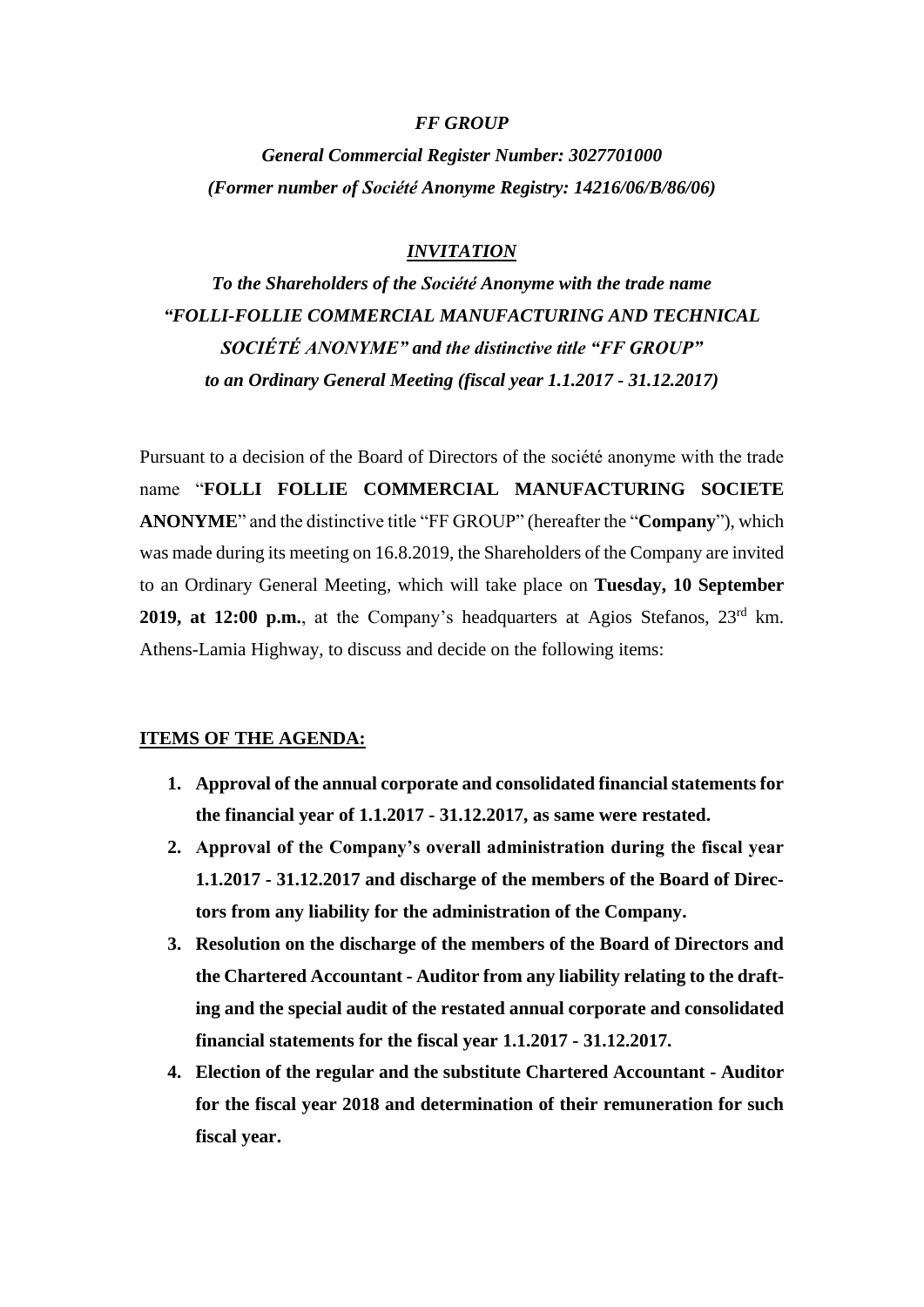- **5. Approval of all kinds of remuneration and compensation of the members of the Board of Directors paid during the fiscal year 2017 and pre-approval of all kinds of remuneration and compensation for the fiscal year 2018.**
- **6. Announcement of the election of new Board members in replacement of the resigned members - Appointment of the independent members of the Company's Board of Directors.**
- **7. Election of the members of the Audit Committee pursuant to Article 44 of Law 4449/2017.**
- **8. Approval of the granting of guarantees, loans and liquidity facilities (including participation in capital increases) in favor and to group companies affiliated (as per Article 32 of L. 4308/2014) with the Company, in accordance with Article 23W of C.L. 2190/1920, as in force until 31.12.2018.**
- **9. Amendment to the paras. 1 and 4 of article 9 of the Company's Articles of Association**
- **10. Various announcements, approvals and decisions.**

It is noted that this General Meeting is the continuation of the Repetitive Ordinary General Meeting dated 30.10.2018, at which time the Company's Shareholders resolved to postpone the General Meeting for a future date, authorizing the Board of Directors to determine such date.

If the quorum, as required by the Law and the Articles of Association in order to decide any of the items of the original daily agenda, is not obtained during the meeting of 10.09.2019, the shareholders are invited to the Repetitive General Meeting, on Monday, 30.9.2019, at 12.00 p.m. at the Company's headquarters, in Agios Stefanos Attica,  $23<sup>rd</sup>$ km. of the National Road Athens-Lamia, without publishing a new invitation. The items of the agenda of the possible A' Repetitive Meeting will be the above mentioned.

Pursuant to articles 124, 128 and 141 of Law 4548/2018 regarding "Reforming the law of sociétés anonymes", as amended and in force, the Company informs the shareholders for the following:

## **A. RIGHT TO PARTICIPATE IN THE GENERAL ASSEMBLY**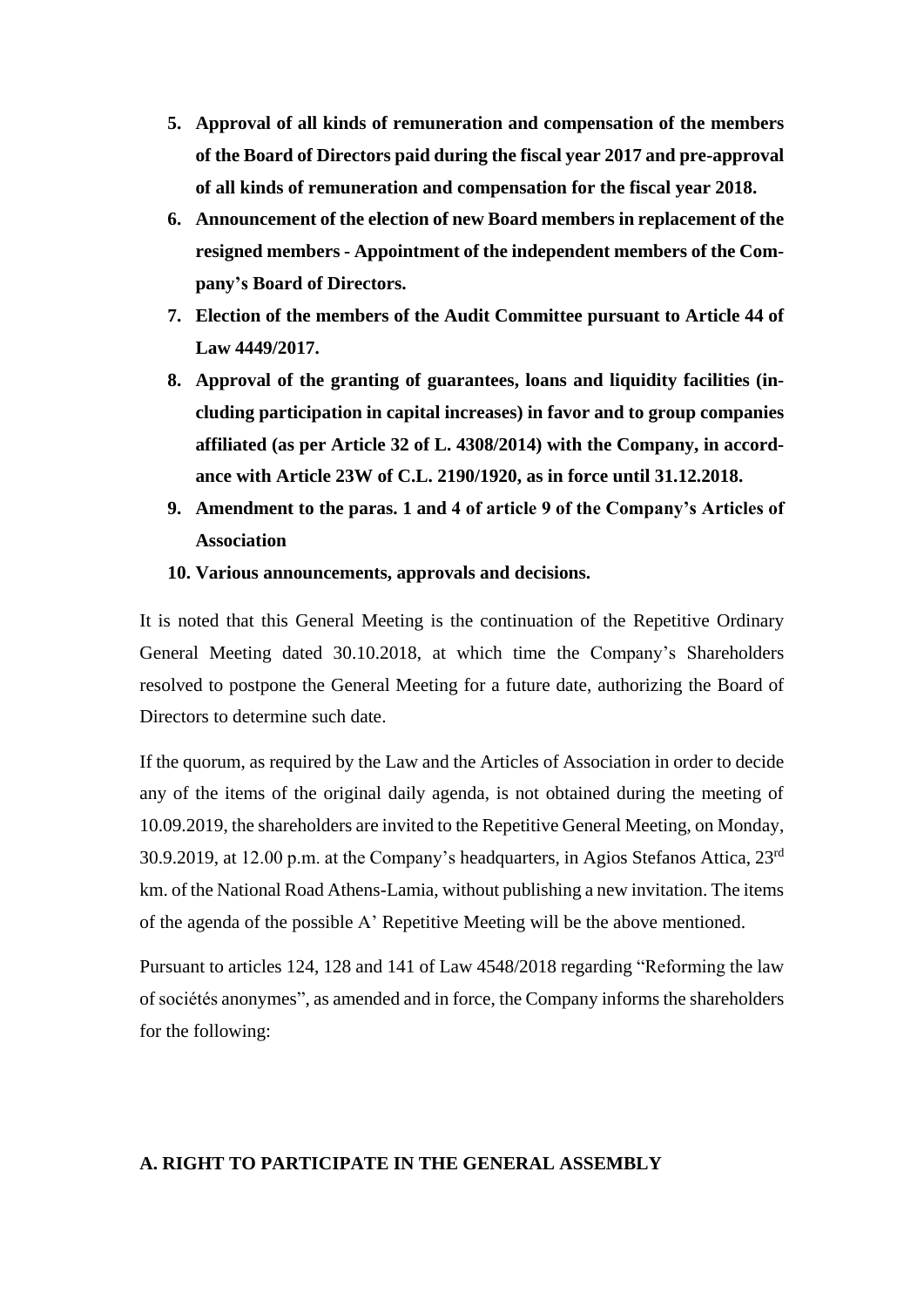Any person appearing as shareholder in the records of the Dematerialized Securities System administered by "Hellenic Central Securities Depository S.A." (the "**HCSD**"), which is the Central Securities Depository providing registry services in the sense of para. 6 of article 124 of L. 4548/2018, is entitled to participate at the General Meeting. The status of shareholder may be evidenced by any lawful means and, in any case, based on the update received by the Company from HCSD. Shareholding status must be effective at the beginning of the fifth  $(5<sup>th</sup>)$  day prior to the date of the General Meeting, i.e. on 05.09.2019 ("**Record Date**").

The Record Date applies in the case of an adjourned or repetitive general meeting, provided that the adjourned or reiterated general meeting does not take place later than thirty (30) days from the Record Date.

Only persons with shareholding status on the respective Record Date are deemed visà-vis the Company to be entitled to participate and vote at the General Meeting. Shareholders who fail to comply with the deadline of para. 4 of article 128 of L. 4548/2018, i.e. who do not submit in writing the appointment of proxies or representatives to the Company at least forty eight (48) hours before the scheduled date of the General Meeting, participate at the General Meeting unless the General Meeting refuses this participation for good reason which justifies this refusal.

The exercise of these rights does not require blocking of the beneficiary's shares or compliance with any other procedure restricting the ability to sell and transfer same during the period between the Record Date and the date of the General Meeting.

## **B. PROCESS FOR EXERCISING VOTING RIGHTS BY PROXY**

A shareholder may participate in the General Meeting and vote either in person or by proxy. Each shareholder may appoint up to three (3) proxies. However, if a shareholder holds shares in the Company, which are held in more than one investor securities account, such restriction does not prevent the shareholder from appointing different proxies for the shares in each investor account in relation with the General Assembly. A proxy acting on behalf of more than one shareholder may vote differently for each shareholder.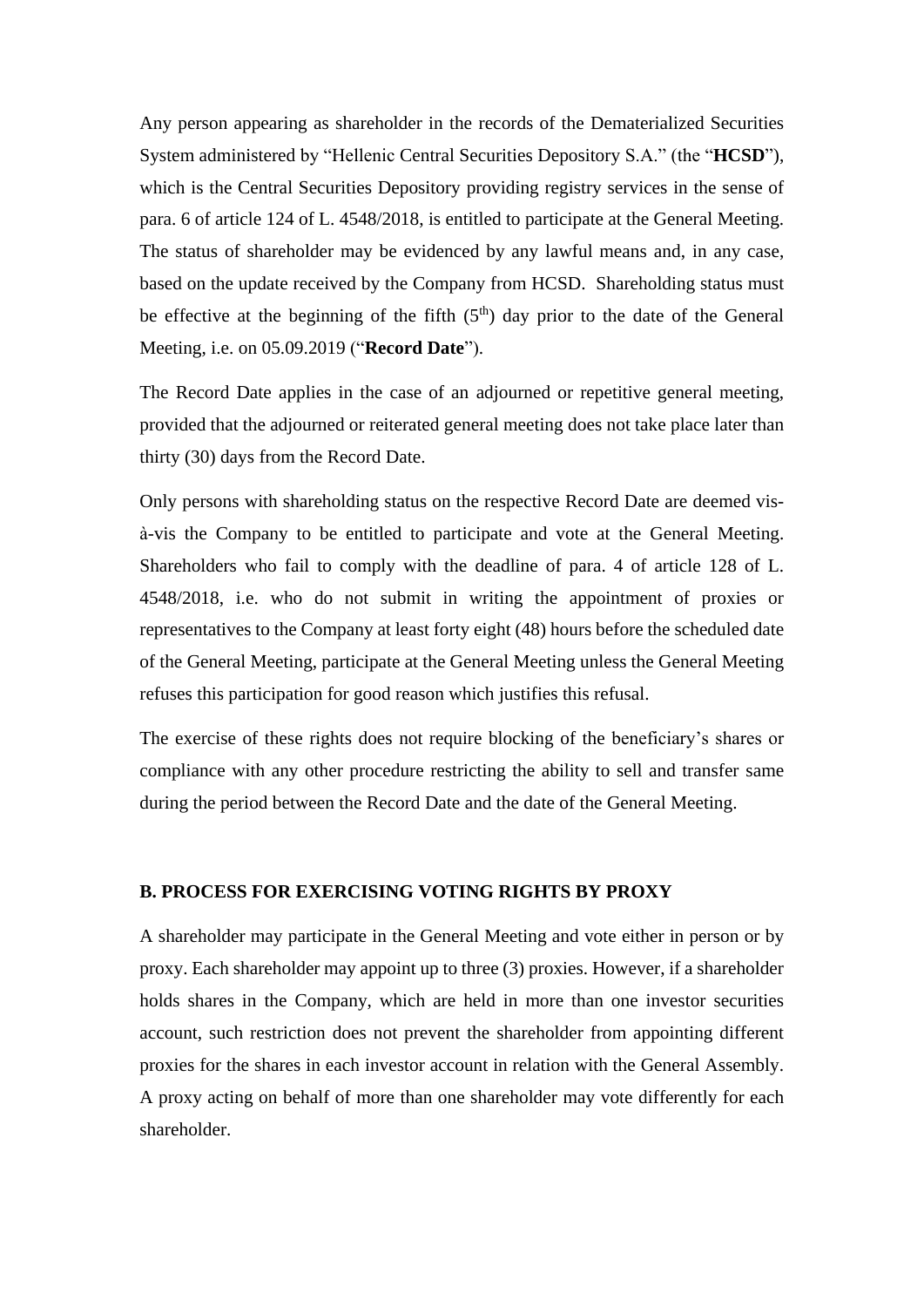A shareholder proxy must notify to the Company, before the start of the General Meeting, any specific event which may be useful to shareholders, in order to assess the risk of the proxy serving interests other than those of the shareholder. In the sense of this paragraph, a conflict of interest may particularly arise when a proxy is:

a) a shareholder exercising control of the Company, or other legal person or entity controlled by that shareholder;

b) a member of the board of directors or generally of the management of the Company or shareholder exercising control of the Company, or other legal person or entity controlled by that shareholder, which exercises control of the Company;

c) an employee or a certified auditor of the Company or a shareholder exercising control of the Company, or other legal person or entity controlled by that shareholder, which exercises control of the Company;

d) a spouse or a first-degree relative with one of the individuals referred to under (a) through (c) above.

The appointment and revocation of a shareholder proxy and the revocation or replacement of a representative or a proxy are made in writing (as mentioned immediately below) and filed with the Company at least forty-eight (48) hours prior to the scheduled date of the General Meeting.

The form that may be used for the appointment of a proxy is available at the Company's website [\(www.ffgroup.com](http://www.ffgroup.com/) ). Such form must be filed, filled-in and signed by the shareholder, with the Company's Investor Relations Department at: Agios Stefanos, 23rd km of the Athens-Lamia National Road, or sent by facsimile: +30 210-6241100, at least **forty-eight hours (48)** prior to the date of the General Meeting. Beneficiaries are responsible for confirming the successful dispatch of the proxy form and the receipt thereof by the Company, by calling the following number: +30 210 6241141 (Mrs. Mantalena Kasidiaropoulou).

## **C. MINORITY SHAREHOLDER RIGHTS**

Pursuant to Article 121 paragraph 4 of Law 4858/2018 regarding "Reforming the law of sociétés anonymes", we notify the Shareholders of the rights, to which (among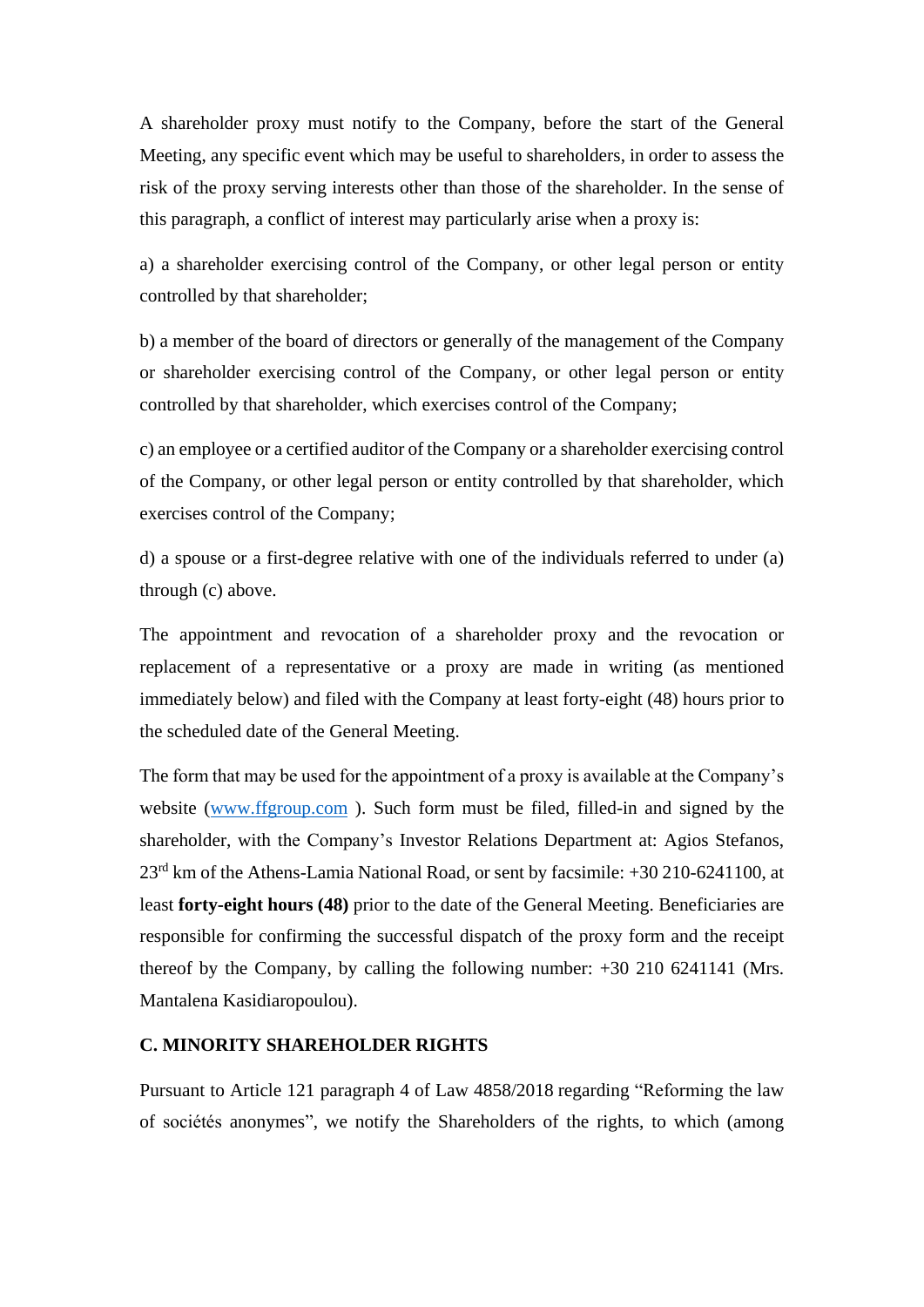others) they are entitled and which are provided by article 141 paragraphs 2, 3, 6 and 7 of L. 4548/2018:

**Paragraph 2 of article 141 of L. 4548/2018**: At the request of shareholders representing one twentieth (1/20) of the paid-up share capital, the company's board of directors is obliged to include additional items in the General Meeting's agenda, if the relevant request is received by the board of directors at least fifteen (15) days prior to the General Meeting, i.e. by 26 August 2019. The request for including additional items in the agenda is accompanied by a justification or a draft decision to be approved by the General Meeting, and the revised agenda is published in the same manner as the previous agenda thirteen (13) days prior to the date of the General Meeting and is also made available to the shareholders at the Company's website, along with the justification or draft decision submitted by the shareholders in accordance with article 123 paragraph 4 of law 4548/2018, as amended and in force. If these items are not published, the requesting shareholders are entitled to request the adjournment of the General Meeting, pursuant to article 141 para. 5 of law 4548/2018, as amended and in force, and to proceed with the publication themselves, as provided in the second sentence of this paragraph, at the expense of the Company.

**Paragraph 3 of article 141 of L. 4548/2018:** Shareholders representing one twentieth (1/20) of the paid-up share capital, are entitled to submit draft decisions on items included either on the original or any revised agenda of the General Meeting. The relevant request should be received by the Board of Directors at least seven (7) days prior to the date of General Meeting, i.e. by 3 September 2019, and the draft decisions become available to the shareholders in accordance with article 123 paragraph 3 of law 4548/2018, as amended and in force**,** at least six (6) days prior to the date of General Meeting, i.e. by 4 September 2019.

**Paragraph 6 of article 141 of L. 4548/2018:** At the request of any shareholder, submitted to the Company at least five (5) full days prior to the General Meeting, i.e. by 5 September 2019, the Board of Directors shall provide the General Meeting with information relating to the Company's corporate affairs, to the extent such information is relevant to the items of the agenda. There is no obligation to provide information, when the relevant information is already available on the Company's website, in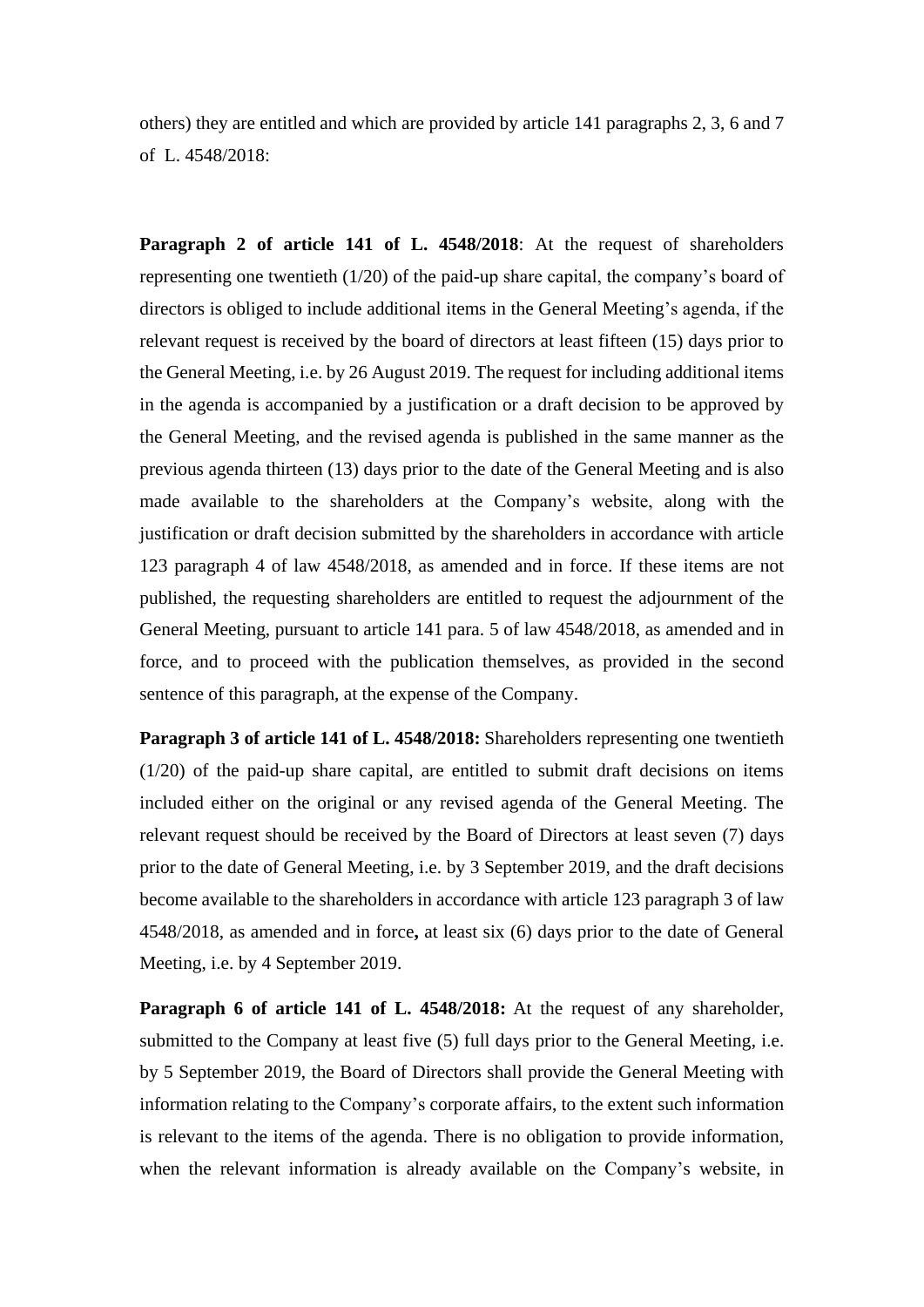particular in the form of questions and answers. Additionally at the request of shareholders representing one twentieth  $(1/20)$  of the paid-up share capital, the Board of Directors is obliged to announce to the General Meeting, if it is the ordinary annual one, the amounts that were paid to each member of the Board of Directors or to the managers of the Company during the last two years, as well as any benefit to such persons for whichever cause or any contract of the Company with them. In all the above cases, the Board of Directors may refuse to provide the information for sufficient due reason, to be recorded in the minutes. Such a reason may be, as applicable, the representation of the requesting shareholders in the Board of Directors, in accordance with Articles 79 or 80 of law 4548/2018, as amended and in force. In the cases of the present paragraph, the Board of Directors may answer once to shareholder requests having the same content.

**Paragraph 7 of article 141 of l. 4548/2018:** At the request of shareholders representing one tenth (1/10) of the paid-up share capital, which is submitted to the Company at least five (5) full days prior to the General Meeting, i.e. by 5 September 2019, the Board of Directors must provide the General Meeting with information relating to the corporate affairs and the financial position of the Company. The Board of Directors may decline to provide the information for sufficient due reason, to be recorded in the Minutes. Such reason may be, as the case may be, the representation of the requesting shareholders in the Board of Directors, in accordance with Articles 79 or 80 of L. 4548/2018, provided that the respective members of the Board of Directors have received the relevant information in a sufficient manner.

Respective dates for the exercising of the minority shareholder rights apply to the Repetitive General Meeting.

In all the cases above, requesting shareholders are obliged to prove their shareholder status and, with the exception of the case of the first sentence of paragraph 6 of article 141 l. 4548/2018, the number of shares they possess during the exercise of the relevant right. The status of shareholder may be evidenced by any lawful means and, in any case, based on the update received by the Company from HCSD.